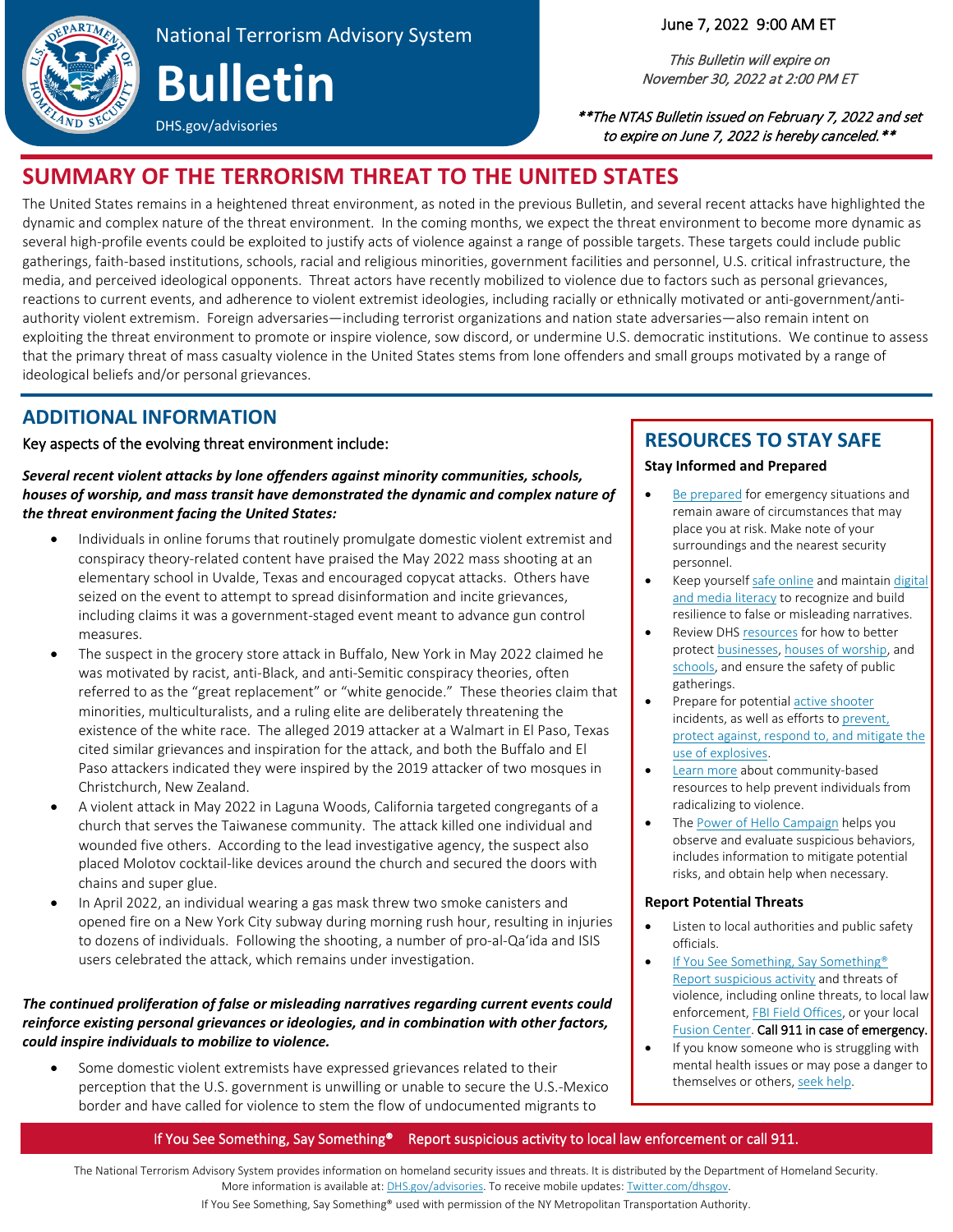

# National Terrorism Advisory System **Bulletin**

DHS.gov/advisories

### June 7, 2022 9:00 AM ET

This Bulletin will expire on November 30, 2022 at 2:00 PM ET

### \*\*The NTAS Bulletin issued on February 7, 2022 and set to expire on June 7, 2022 is hereby canceled.\*\*

 the United States. We assess that there is increased risk of domestic violent extremists using changes in border security-related policies and/or enforcement mechanisms to justify violence against individuals, such as minorities and law enforcement officials involved in the enforcement of border security.

- • Given a high-profile U.S. Supreme Court case about abortion rights, individuals who advocate both for and against abortion have, on public forums, encouraged violence, including against government, religious, and reproductive healthcare personnel and facilities, as well as those with opposing ideologies.
- • As the United States enters mid-term election season this year, we assess that calls for violence by domestic violent extremists directed at democratic institutions, political candidates, party offices, election events, and election workers will likely increase.

### *Foreign adversaries remain intent on exploiting the dynamic threat environment to sow discord, undermine U.S. democratic institutions, and promote or inspire violence by their supporters.*

- celebrating the hostage taker for bringing attention to the issue of a federally convicted female al-Qa'ida supporter and suggested the event could serve as inspiration for future attackers. Foreign terrorist organizations will likely continue to use online platforms to • Following the January 2022 hostage situation at a synagogue in Colleyville, Texas, ISIS and al-Qa'ida supporters released statements attempt to inspire U.S.-based individuals to engage in violent activity.
- deceased leader and spokesman. The message called on ISIS supporters to carry out knife and vehicle ramming attacks in the United • In April 2022, ISIS released an audio message announcing a new global campaign of attacks to "avenge" the deaths of the group's States and Europe.
- • The pro-al-Qa'ida Malahem Cyber Army released the third issue of its "Wolves of Manhattan" magazine in April 2022, which focused on the ongoing conflict in Ukraine. The magazine encouraged supporters to travel to Ukraine to acquire training and weapons to use in attacks against the West.
- focus and position internationally. These actors have amplified narratives that radicalized individuals have cited to justify violence, including conspiracy theories and false or misleading narratives promoting U.S. societal division. In recent months, Russia and other actors have also amplified conspiracy theories alleging U.S. responsibility for the Russia-Ukraine crisis and claiming U.S. support for bio-• Chinese, Iranian, Russian, and other foreign malign influence actors have sought to contribute to U.S. internal discord and weaken its weapons labs abroad. Some of these actors have used these conspiracy theories to justify calls for violence against U.S. officials and institutions.
- As the U.S. 2022 mid-term elections approach, malign foreign actors could bolster their messaging to sow discord and influence U.S. audiences in keeping with practices during previous election cycles.

### **HOW WE ARE RESPONDING**

DHS works with partners across every level of government, in the private sector, and in local communities to keep Americans safe, including through the following examples of our resources and support:

- in the private sector. We conduct recurring threat briefings with private sector and state, local, tribal, territorial, and campus partners, [terrorism and targeted violence,](https://www.dhs.gov/CP3) and to support law enforcement efforts to keep our communities safe. • DHS and the Federal Bureau of Investigation (FBI) continue to share timely and actionable information and intelligence with the broadest audience possible. This includes sharing information and intelligence with our partners across every level of government and including to inform security planning efforts. DHS remains committed to working with our partners to identify and [prevent all forms of](https://www.dhs.gov/CP3)
- [DHS's Office of Intelligence and Analysis \(](https://www.dhs.gov/office-intelligence-and-analysis)I&A), the FBI, and the National Counterterrorism Center released updated behavioral [indicators of U.S. extremist mobilization to violence.](https://www.dni.gov/index.php/nctc-newsroom/nctc-resources/item/2272-u-s-violent-extremist-mobilization-indicators-2021) Further, I&A's [National Threat Evaluation and Reporting Program c](https://www.dhs.gov/national-threat-evaluation-and-reporting-program)ontinues to provide tools an[d resources](https://www.dhs.gov/publication/behavioral-approach-violence-prevention) for federal, state, local, tribal, and territorial partners on preventing terrorism and targeted violence, including online suspicious activity reporting training.
- [DHS's Cybersecurity and Infrastructure Security Agency \(CISA\)](https://www.cisa.gov/) works with government and private sector partners including owners and operators of [critical infrastructure,](https://www.cisa.gov/critical-infrastructure-sectors) [soft target facilities, and public gathering places –](https://www.cisa.gov/securing-public-gatherings) to enhance security and mitigate risks posed [School Safety,](https://www.cisa.gov/schools) [Bombing Prevention,](https://www.cisa.gov/office-bombing-prevention-obp) and [Soft Targets-Crowded Places.](https://www.cisa.gov/securing-public-gatherings) [by acts of terrorism and targeted violence t](http://www.cisa.gov/hometown-security)hrough its network of [Protective Security Advisors](https://www.cisa.gov/protective-security-advisors) and resources addressin[g Active Shooters](https://www.cisa.gov/active-shooter-preparedness),

### – If You See Something, Say Something® Report suspicious activity to local law enforcement or call 911.

The National Terrorism Advisory System provides information on homeland security issues and threats. It is distributed by the Department of Homeland Security. More information is available at[: DHS.gov/advisories.](http://www.dhs.gov/advisories) To receive mobile updates: Twitter.com/dhsgov.